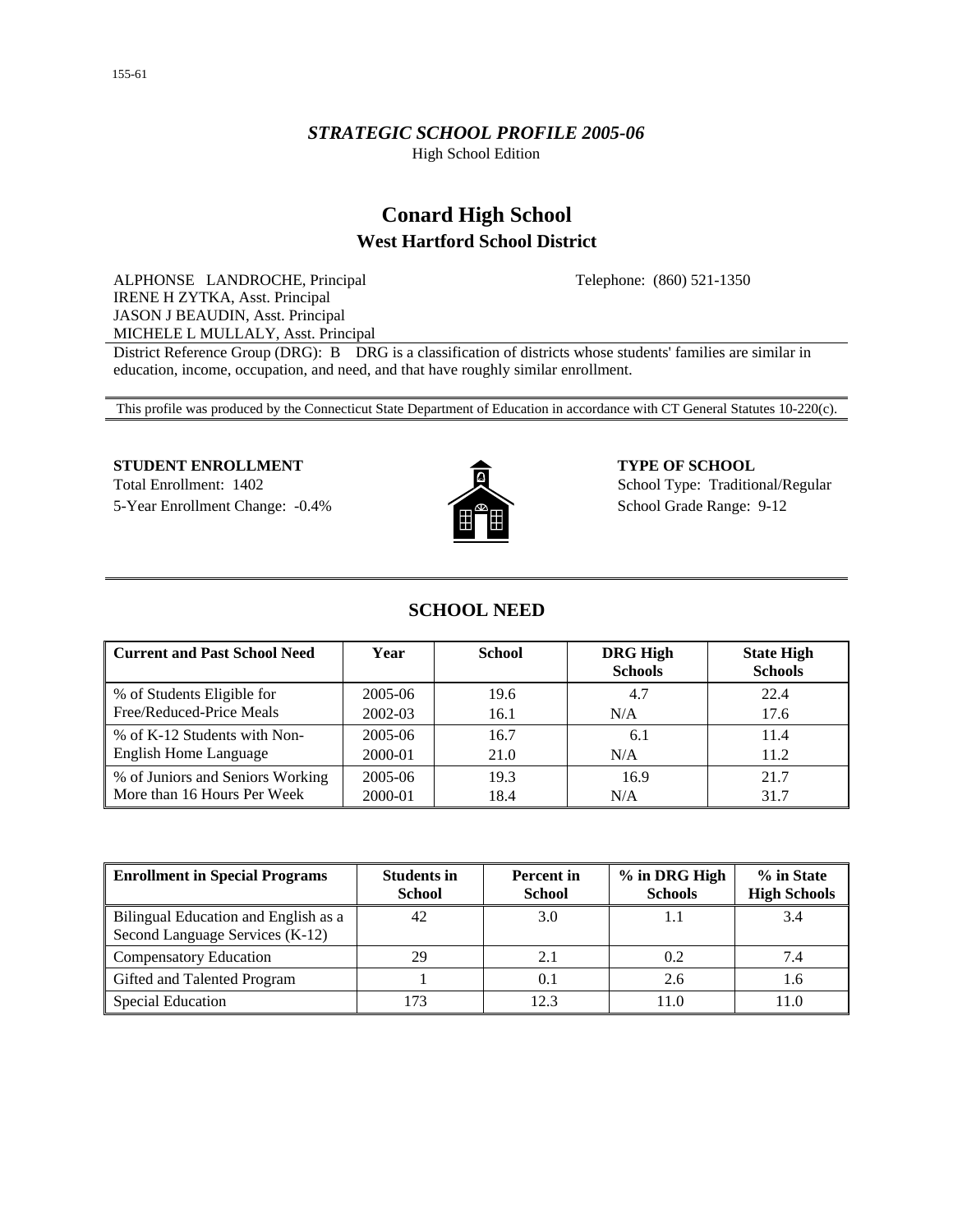### **STUDENT RACE/ETHNICITY**

| <b>Race/Ethnicity</b> | <b>Number</b> | <b>Percent</b> | <b>Total Minority 2005-06</b><br>36.9% |  |
|-----------------------|---------------|----------------|----------------------------------------|--|
| American Indian       |               | 0.1            | <b>Total Minority 2000-01</b><br>33.4% |  |
| Asian American        | 130           | 9.3            |                                        |  |
| <b>Black</b>          | 156           | 11.1           |                                        |  |
| Hispanic              | 231           | 16.5           |                                        |  |
| White                 | 884           | 63.1           |                                        |  |

| <b>Total Minority 2005-06</b> | 36.9% |
|-------------------------------|-------|
| <b>Total Minority 2000-01</b> | 33.4% |



#### **EFFORTS TO REDUCE RACIAL, ETHNIC, AND ECONOMIC ISOLATION**

Connecticut law requires that school districts provide educational opportunities for their students to interact with students and teachers from diverse racial, ethnic, and economic backgrounds. This may occur through programs with other schools, distance learning, or other experiences. Below is the description submitted by this school of how it provides such experiences.

Conard exemplifies diversity of all types as reflected within the student population as well as the programs and opportunities the school offers. The student body is comprised of young adults from across a spectrum of racial, cultural and ethnic backgrounds.

Conard seeks to expose its students to diversity through curricular, co-curricular and extra-curricular activities. Among these efforts are courses such as Asian, Middle Eastern, and African History aimed at developing understanding of diverse cultures. Additionally, courses are offered in World Literature, Hispanic Studies and Ethnic and Regional Cuisine.

A number of curriculum-based and co-curricular programs specifically target traditionally at-risk populations such as minority students, second language learners, and economically disadvantaged students. Conard offers ESOL courses as well as Transitional English for students with varying degrees of proficiency in the English language. The school also offers courses focusing on including greater numbers of minority students in AP and honors level courses. These courses are designed to develop the skills of selected students in order to prepare them for rigorous academic coursework.

An annual Diversity Assembly is organized by faculty and students featuring speakers on topics related to multicultural understanding and appreciation, and providing opportunities for students to demonstrate pride in their heritage and culture through dance, poetry and music performed for the student body. This year in a workshop entitled Young Women of Color successful women of color spoke and served as role models to Conard's minority 9th grade girls. A group of Conard's minority students themselves served as role models for some of the District's elementary aged children from disadvantaged homes by tutoring those children in some of the town's elementary schools. For students who are economically disadvantaged Conard's Guidance Department sponsors and funds a bus to the National College Fair. Mentoring is also offered for some of the neediest students through a collaboration with Central Connecticut State University.

Extra-curricular programming also includes a number of offerings aimed at heightening awareness of other cultures and diverse groups in society. Conard sponsors 46 clubs involving nearly 800 students in a range of activities, including Amnesty International, Common Ground, the Connecticut Forum, Empty Bowls, the Gay/Straight Alliance, Multi-cultural Club, and the World Affairs Club. Among the efforts to expose students to global and crosscultural issues the Multi-cultural club ran a series of discussions and activities to raise awareness of the issue of human trafficking. Each of these student-run organizations work to break the barriers that can isolate students from their peers. Those desiring a global experience are also able to travel abroad through school-sponsored trips. This year's groups traveled to Spain, France and Italy. The world also comes to Conard through a Summer Exchange program bringing students from Madrid, Spain to live with Conard host families.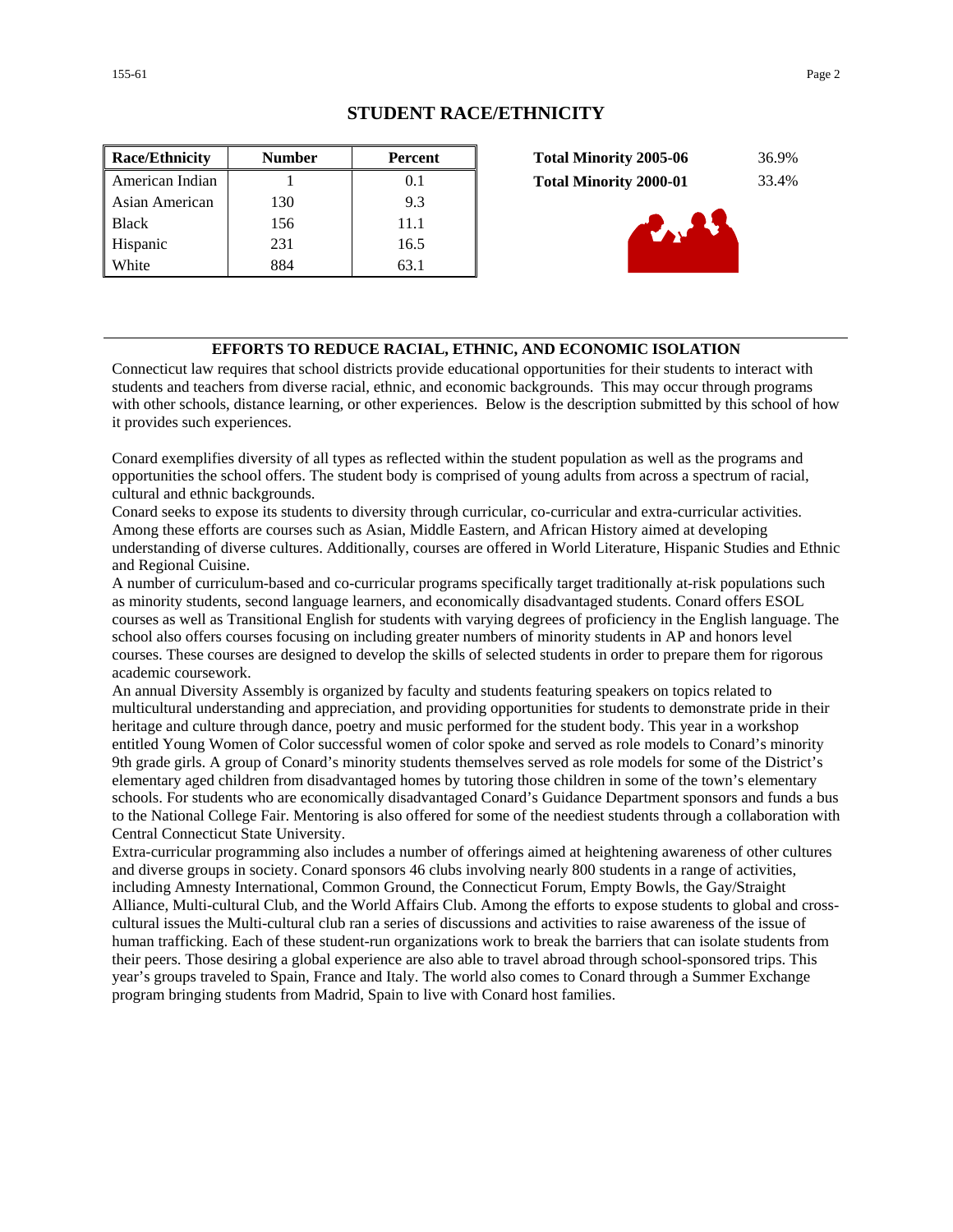## **SCHOOL RESOURCES**

| <b>Instructional Time*</b>          | <b>School</b> |  | <b>State High Schools</b> |
|-------------------------------------|---------------|--|---------------------------|
| Total Hours of Instruction Per Year |               |  | 0.002                     |
| ----                                |               |  |                           |

\*State law requires at least 900 hours for grades 1 through 12.

| <b>TECHNOLOGY</b> | % of Classrooms, Libraries,<br>and Laboratories Wired for: | <b>School</b> | <b>DRG High</b><br><b>Schools</b> | <b>State High</b><br><b>Schools</b> |
|-------------------|------------------------------------------------------------|---------------|-----------------------------------|-------------------------------------|
|                   | Video                                                      | 100.0         | 86.8                              | 75.3                                |
|                   | Voice                                                      | 100.0         | 88.7                              | 80.1                                |
|                   | Internet Access                                            | 100.0         | 96.0                              | 96.5                                |
|                   | Multi-Room Network (LAN)                                   | 100.0         | 84.7                              | 80.6                                |

| Computers                                         | <b>School</b> | DRG HS | <b>State HS</b> | This school     |
|---------------------------------------------------|---------------|--------|-----------------|-----------------|
| # of Students Per Academic Computer               | 3.2           | 3.7    | 3.1             | does not have   |
| ■ % of Computers that are High or Moderate Power  | 90.0          | 93.0   | 86.1            | a functional    |
| ■ % of Computers with Internet Access, All Speeds | 100.0         | 98.3   | 97.6            | satellite link. |
| ■ % of Computers with High Speed Internet Access  | 100.0         | 98.3   | 97.6            |                 |
| ■ % of Internet Computers with Filtering Software | 100.0         | 100.0  | 98.8            |                 |

**LIBRARY MATERIALS** 

Free on-line access to periodicals, newspapers, and other resources is available to all Connecticut schools through the Connecticut Digital Library.

| <b>Library Materials</b>                                | <b>School</b> | <b>DRG HS</b> | <b>State HS</b> |
|---------------------------------------------------------|---------------|---------------|-----------------|
| # of Print Volumes Per Student*                         | 25.4          | 16.1          | 15.7            |
| % of Print Volumes Purchased in<br>the Last Three Years | 3.9           | 9.2           | 11.7            |
| # of Print Periodical Subscriptions                     | 94            | 64.5          | 46.6            |
| # of Non-Print Materials                                | 1.281         | 1.663.4       | 811 0           |

\*Because a certain number of volumes are needed for a library of adequate breadth and depth, a small school may need a higher number of volumes per student.

#### **STAFFING RESOURCES**



| <b>Average Class Size</b> | <b>School</b> | <b>DRG</b> | <b>State</b> | Library/Media Staff              | 2.0  | 2.0              |
|---------------------------|---------------|------------|--------------|----------------------------------|------|------------------|
| Algebra I                 | 21.7          | 18.6       | 20.0         | Counselors, Social Workers,      | 14.3 | 13.8             |
| Biology I                 | 21.0          | 20.1       | 20.1         | and School Psychologists         |      |                  |
| English, Grade 10         | 20.5          | 20.1       | 19.9         | <b>Other Professionals</b>       | 0.9  | 0.9 <sup>°</sup> |
| <b>American History</b>   | 23.3          | 20.5       | 21.1         | # of Non-Certified Instructional | 12.9 | 14.2             |

| <b>School Staff Count</b><br><b>Full-Time Equivalent</b> | 2005-06 | 2004-05 |
|----------------------------------------------------------|---------|---------|
| # of Certified Staff                                     |         |         |
| <b>Teachers</b>                                          | 102.4   | 98.8    |
| Administrators                                           | 4.0     | 6.8     |
| Department Chairs                                        | 1.7     | 2.8     |
| Library/Media Staff                                      | 2.0     | 2.0     |
| Counselors, Social Workers,                              | 14.3    | 13.8    |
| and School Psychologists                                 |         |         |
| Other Professionals                                      | 0.9     | 0.9     |
| # of Non-Certified Instructional                         | 12.9    | 14.2    |

| <b>Professional Staff Race/Ethnicity</b>                           | 2005-06       | 2004-05                | 2000-01                  |  |
|--------------------------------------------------------------------|---------------|------------------------|--------------------------|--|
| % Minority                                                         | 6.6           | 6.8                    | 4.2                      |  |
| <b>Professional Staff Experience and Training</b>                  | <b>School</b> | <b>DRG High School</b> | <b>State High School</b> |  |
| Average Number of Years Experience in CT                           | 12.3          | 13.0                   | 13.2                     |  |
| % with Master's Degree or Above                                    | 75.0          | 82.2                   | 75.6                     |  |
| % Trained as Mentors, Assessors, or<br><b>Cooperating Teachers</b> | 30.1          | 32.1                   | 26.8                     |  |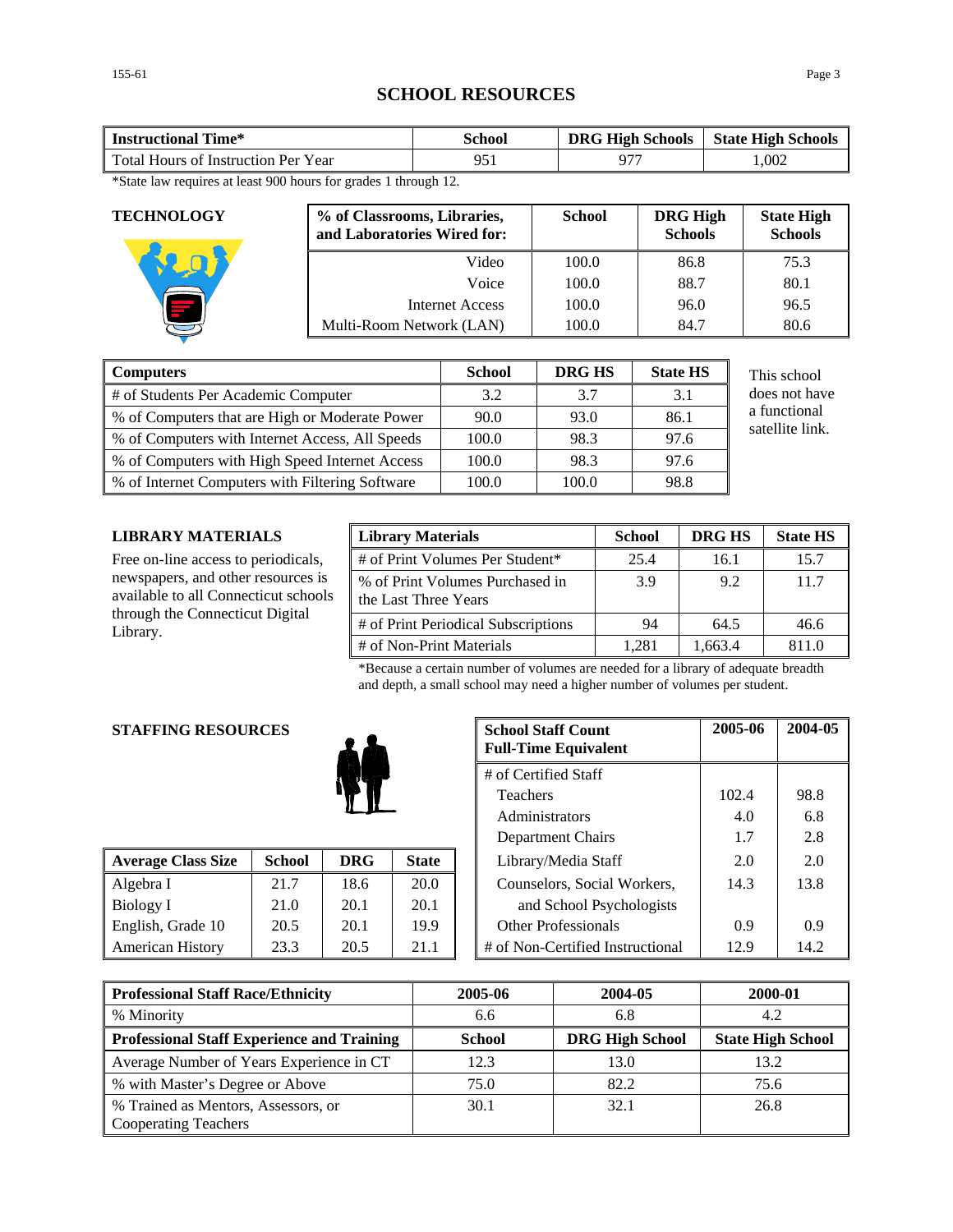## **SCHOOL PROCESSES**

| <b>Student and Teacher Statistics</b>                                                    | <b>School</b> | <b>DRG High</b><br><b>Schools</b> | <b>State High</b><br><b>Schools</b> |
|------------------------------------------------------------------------------------------|---------------|-----------------------------------|-------------------------------------|
| % of Students Retained in Grade after 2004-05 School Year                                | 2.5           | N/A                               | 4.7                                 |
| Teacher Attendance, 2004-05: Average # of Days Absent Due to<br>Illness or Personal Time | 6.8           | 7.8                               | 8.3                                 |
| % Certified Staff Assigned to Same School the Previous Year                              | 84.6          | 86.4                              | 86.0                                |

| <b>Types of Remedial Instructional Services</b><br><b>Provided to Students Lacking Basic Skills</b> | <b>Available in</b><br><b>Mathematics</b> | Available in<br><b>Language Arts</b> |
|-----------------------------------------------------------------------------------------------------|-------------------------------------------|--------------------------------------|
| <b>Pull-out Instruction</b>                                                                         | N <sub>0</sub>                            | No                                   |
| In-Class Tutorial                                                                                   | No                                        | No                                   |
| After School Program                                                                                | N <sub>0</sub>                            | No                                   |
| Summer School (2005)                                                                                | N <sub>0</sub>                            | No                                   |
| Other                                                                                               | Nο                                        | No                                   |

| % Juniors and Seniors Enrolled in a Course or Courses for<br><b>College Credit</b> | School | <b>State High Schools</b> |
|------------------------------------------------------------------------------------|--------|---------------------------|
| During the 2004-05 School Year                                                     | 44.0   | 25.5                      |
| During the 1999-2000 School Year                                                   | 32.5   | 21.9                      |

| <b>Advanced Placement Courses</b>                | School | <b>State High Schools</b> |
|--------------------------------------------------|--------|---------------------------|
| Number of Courses for which Students were Tested |        |                           |
| % of Grade 12 Students Tested                    | 38.0   | 193                       |
| % of Exams Scored 3 or More*                     | 70.5   | 71.7                      |

\*A score of three or higher is generally required for earning college credit.

**Interactive Distance Learning:** This school does not utilize interactive distance learning. Interactive distance learning ranges from on-line courses with student-instructor interaction via the internet to live classroom interactions through two-way audio and video transmissions.



| <b>Total Number of Credits</b><br><b>Required for Graduation</b> | School | DRG  | <b>State</b><br>Requirement |
|------------------------------------------------------------------|--------|------|-----------------------------|
| Required for Class of 2005                                       | 21.8   | 21.5 | 20.0                        |

| % of Class of 2005 Graduates who Earned Credit in Selected<br><b>Subjects</b> | <b>School</b> | <b>State High Schools</b> |
|-------------------------------------------------------------------------------|---------------|---------------------------|
| Algebra I or Equivalent                                                       | 97.8          | 91.1                      |
| <b>Chemistry</b>                                                              | 62.5          | 70.2                      |
| 4 or More Credits in Mathematics                                              | 69.3          | 63.3                      |
| 3 or More Credits in Science                                                  | 85.1          | 87.2                      |
| 4 or More Credits in Social Studies                                           | 39.9          | 53.3                      |
| Credit for Level 3 or Higher in the Same World Language                       | 70.6          | 57.6                      |
| 2 or More Credits in Vocational Education                                     | 68.1          | 57.1                      |
| 2 or More Credits in the Arts                                                 | 41.2          | 41.5                      |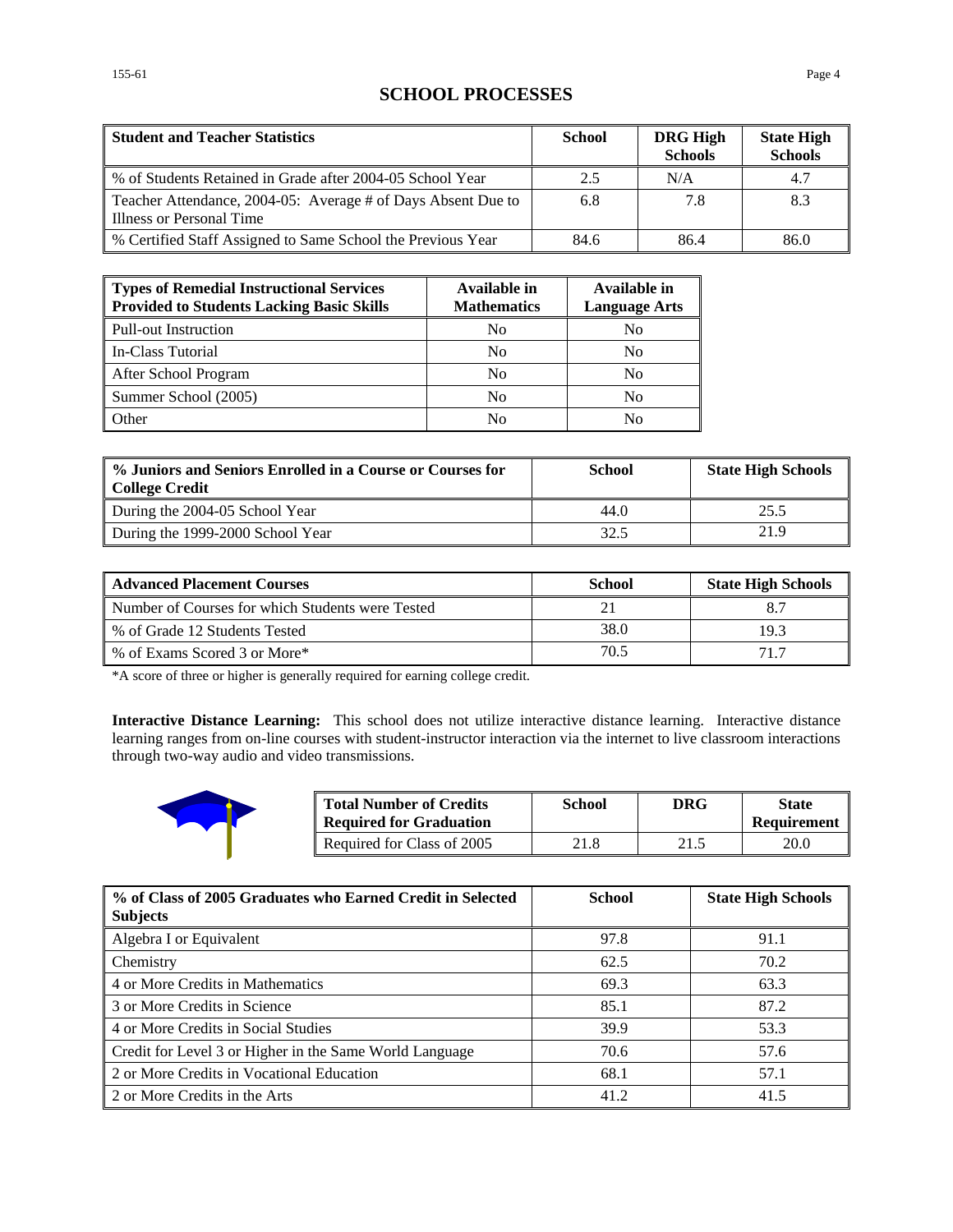## **STUDENT PERFORMANCE**

**Connecticut Academic Performance Test, Second Generation, % Meeting State Goal:** The state Goal was established with the advice and assistance of a cross section of Connecticut educators. Students receive certification of mastery for each area in which they meet or exceed the Goal. The Goal level is more demanding than the state Proficient level, but not as high as the Advanced level, reported in the No Child Left Behind Report Cards.

| <b>Conn. Academic Performance Test</b> | <b>School</b> | <b>State</b> | <b>Of All Schools in State</b> |           |
|----------------------------------------|---------------|--------------|--------------------------------|-----------|
| % Grade 10 Meeting State Goal in:      |               |              | Lowest $\%$                    | Highest % |
| Reading Across the Disciplines         | 55.8          | 46.5         | 0.0                            | 83.9      |
| Writing Across the Disciplines         | 58.6          | 52.4         | 0.0                            | 91.3      |
| <b>Mathematics</b>                     | 50.4          | 46.3         | 0.0                            | 83.3      |
| Science                                | 55.2          | 44.6         | 0.0                            | 85.3      |



The figures above were calculated differently than those reported in the No Child Left Behind (NCLB) Report Cards. Unlike NCLB figures, these results reflect the performance of students with scoreable tests who were enrolled in the district at the time of testing, regardless of the length of time they were enrolled in the district.

| $\sqrt{\text{SAT}^{\otimes}}$ I: Reasoning Test | Class of 2000 | Class of 2005 |              |
|-------------------------------------------------|---------------|---------------|--------------|
|                                                 | <b>School</b> | <b>School</b> | <b>State</b> |
| ■ % of Graduates Tested                         | 87.1          | 84.2          | 74.9         |
| Mathematics: Average Score                      | 530           | 526           | 512          |
| Mathematics: % Scoring 600 or More              | 30.4          | 27.6          | 24.6         |
| Verbal: Average Score                           | 520           | 529           | 510          |
| Verbal: % Scoring 600 or More                   | 28.3          | 29.8          | 22.7         |

| Student Attendance   | <b>School</b> | <b>State High</b><br>School | <b>Physical Fitness.</b><br><b>Grade 10</b> | <b>School</b> | <b>State</b> |
|----------------------|---------------|-----------------------------|---------------------------------------------|---------------|--------------|
| % on October 1, 2005 | 96.4          | 93.9                        | % Passing All 4 Tests                       | 37.5          | 39.1         |

| <b>Dropout Rates</b>                        | School | <b>State</b> | Class of 2005: Number              |
|---------------------------------------------|--------|--------------|------------------------------------|
| Cumulative Four-Year Rate for Class of 2005 | 4.1    | 7.4          | of National Merit                  |
| 2004-05 Annual Rate for Grade 9 through 12  |        |              | Scholarship Semi-<br>Finalists: 13 |
| 1999-2000 Annual Rate for Gr. 9 through 12  | っっ     |              |                                    |



| <b>Activities of Graduates</b> | <b>Class of</b> | <b>School</b> | <b>State</b> |
|--------------------------------|-----------------|---------------|--------------|
| % Attending Two- or Four-Year  | 2005            | 90.4          | 78.3         |
| Colleges                       | 2000            | 86.0          | 75.4         |
| % Employed or in Military      | 2005            | 3.7           | 13.9         |
|                                | <b>2000</b>     | 12.1          | 17.6         |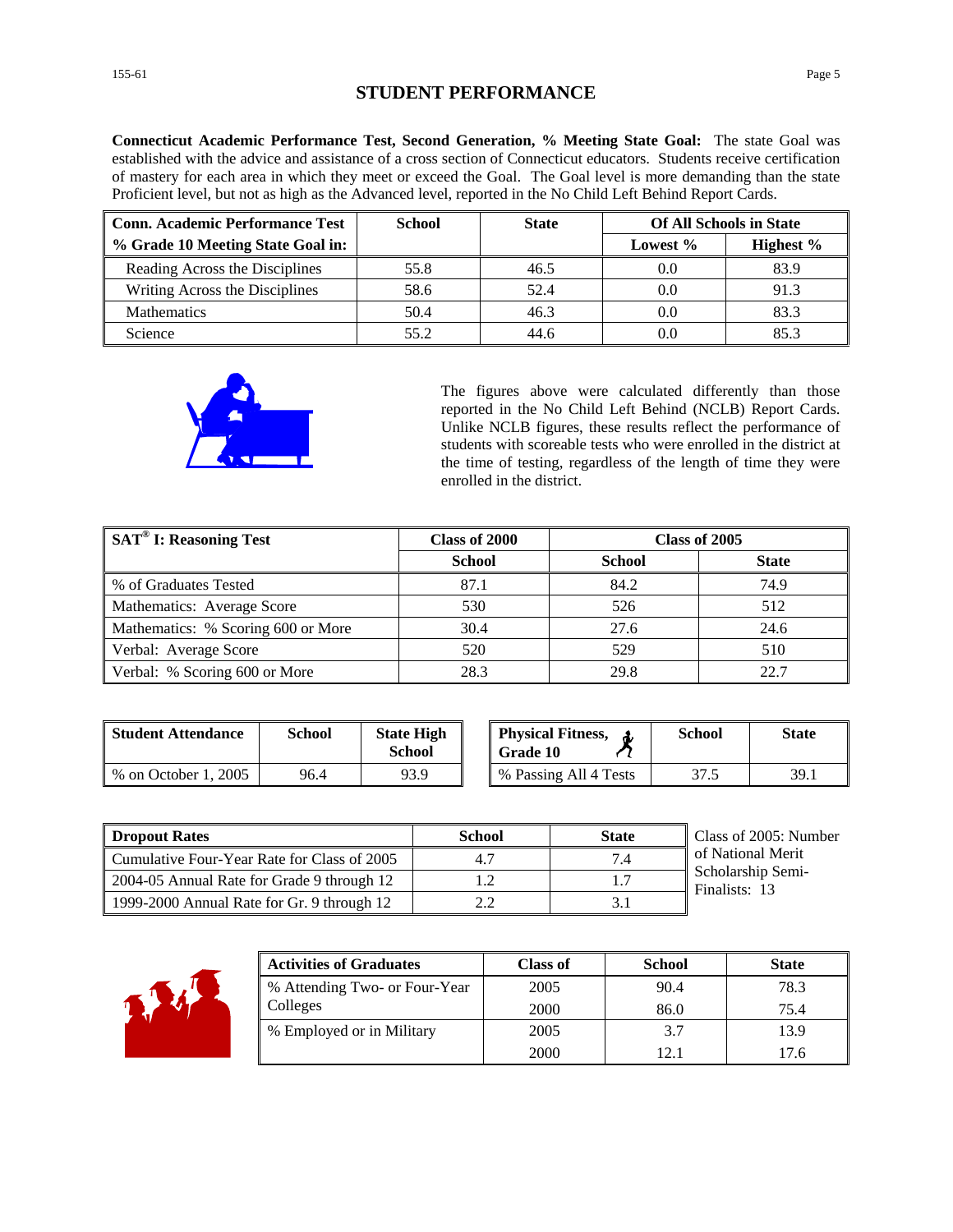#### **EVIDENCE OF SUSTAINED IMPROVEMENT IN STUDENT ACCOMPLISHMENTS**

Below is a summary, submitted by this school, of the major trends in student performance and accomplishments that indicate sustained improvement over time. Also, areas of need are identified and plans to address these needs are presented.

Conard students continue to demonstrate excellence in all areas of academic performance. Over the past 5 years trends have continued upward for Advanced Placement testing with Conard currently offering 21 courses for which AP Exams are given, leading the state in participation rate. Conard students earned scores of 3 or higher on over 70% of the 665 AP exams taken by 384 students in 2005-2006. The numbers of juniors and seniors taking college credit courses also increased to nearly 42 percent of all juniors during the 2005-2006 school year. In addition, scores on SAT Exams also continued to rise for the 84% of all graduates who took the exam. Improvements were evident over the past five years in higher Mathematics Scores (avg. score: 526), Verbal Scores (avg. score: 529), and in an increase in the percentage of students scoring 600 or more on the Verbal section of the test (29.8%). Other data reflecting positive trends in student performance include outcome measures for those graduating from Conard. For the Class of 2005, 90.4% of all graduates went on to two or four year colleges. These statistics are especially significant given a dramatic decline in Conard's four-year drop out rate for the current graduating class against the previous five years. Only 4.7% of the Class of 2006 dropped out by senior year. Evidence of sustained improvement in the form of CAPT data has fluctuated over the past 5 years. While on the one hand the 2004-2005 scores revealed that our greatest percentage of students met goal to date, the data from the 2005-2006 CAPT test showed a decline in scores for the past year. Direct efforts to address the concerns reflected in the CAPT data include implementation of a cross-curricular writing initiative designed to infuse writing instruction and underscore its importance across all content areas. The school has created a reading specialist position. The reading specialist will deliver individualized instruction for struggling readers and provide ongoing teacher support and professional development in the areas of reading comprehension and effective reading instruction. Additionally, targeted tutorials aimed at insuring that all of our graduating seniors met district reading, writing and math performance standards have shown that these students are making excellent progress.

#### **SUPPLEMENTAL SCHOOL INFORMATION**

The space below was optionally used by this school to describe aspects of the school not presented elsewhere in the profile. For instance, character education or programs designed to improve school climate may be described.

Conard continues to be among the leaders in the state in the number of AP and college credit courses we offer as well as in the percentage of students taking AP Exams. Among the honors and awards given to Conard students for 2005-2006, 16 students were Commended in the National Merit Scholarship program. One student was also honored as a National Merit Finalist. Within the National Merit Scholarship program National Achievement Scholarships (NAS) are available to exceptional minority students. A Conard student earned a \$2,500 scholarship for her achievements as a Finalist in the NAS Competition. Conard had one of only ten winners in all of New England of Hartford Stage's Write On! Teen Playwriting Competition, 2 Silver Key Award Winners for the National Scholastic Art Award, 3 Awards given by the American Association of Teachers of French, an award winner for the National Latin Exam, a second place award in the state Letters About Literature competition, and 10 students who qualified to take the prestigious American Invitational Mathematics Examination. Conard also had an award winner of the Ensign Darling Vocal Scholarship provided by the Bushnell Center for the Performing Arts. Evidence that our interventions are succeeding for our students who have struggled with meeting goals on the CAPT exam can been seen in the fact that all seniors met district standards by their graduation date.

Conard students maintained high levels of involvement beyond academics as well. Approximately 850 students participated in 28 different interscholastic boys' and girls' sports. Students also provided nearly 3000 hours of community service. Among the volunteer efforts students supported Unified Theater, now in its 5th year. The program brought 150 Special Needs and non-disabled students together to organize and perform a theatrical production before an audience of students and adults from the community.

Strategic School Profiles may be viewed on the internet at www.state.ct.us/sde. A more detailed, searchable SSP database, data tables, and additional CT education facts are also available at this site. For the school/district website, see www.whps.org/school/conard/index.asp